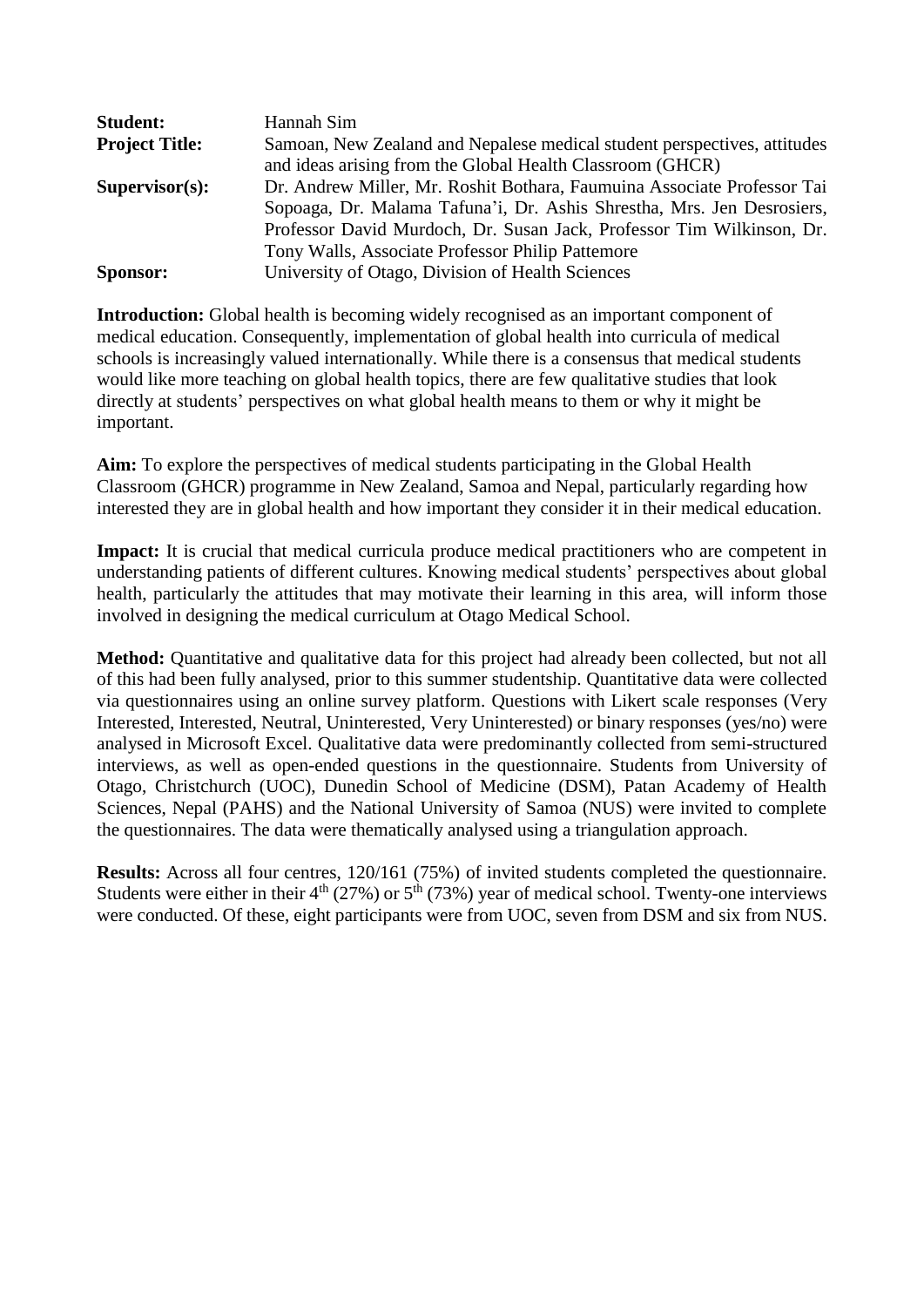

Figure 1: Study Participants responses to 'How interested are you in learning about global health in your medical curriculum?' by centre.

When asked about how interested they were in learning about global health, 73% of students answered indicating they were 'interested' or 'very interested'. UOC was the only centre where 4 of the 50 students responded as 'uninterested'.

From the interviews of students across 3 centres, we were able to explore their motivations as to why they considered global health important. The predominant theme that came across was the perspective of global citizenship, which can be defined as 'someone who identifies with being part of an emerging world community and whose actions contribute to building this community's values and practices'.

## *the ability to go make a difference in other places is something that I feel we have an obligation to do* (UOC 11)

The desire to help people less fortunate than themselves was a common theme expressed by students. However, it was also apparent that students wanted to be respectful in how they approached helping groups of different cultures, and realised the relevance of knowing aspects of global health before they can act. Several students remarked about their intentions to work overseas in the future, and, therefore, global health education would prepare them to be effective doctors. Yet even if students planned to only practice in their home country, they still expressed their plan to think globally while acting locally in their practice.

*I think it's also good to know other countries and cultures because you never know who, when you become a doctor, you don't know who your patient might be.* (NUS 20)

*If you do stay in New Zealand, then it's valuable to have an understanding of global health because populations are transient and mobile, so you are likely to encounter patients from other places.* (DSM 5)

*I think it's always important to take into account other people's culture and perspectives on medicine and whether baseline knowledge of a culture helps you to shape the way you treat that person.* (UOC 12)